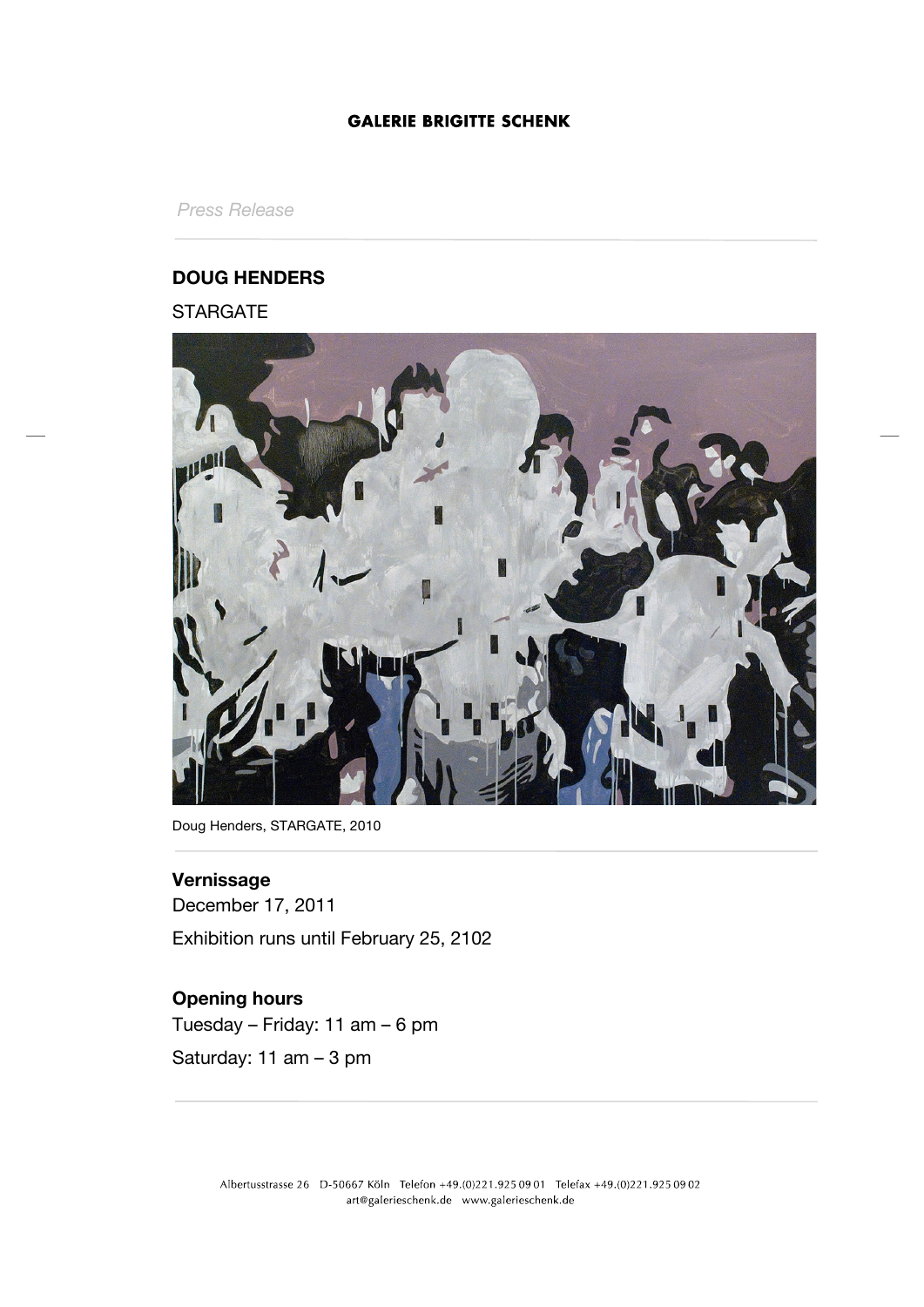#### **GALERIE BRIGITTE SCHENK**

### *English*

The Stargate Project was the code name established by the U.S. Federal Government to investigate claims of psychic phenomena with potential military and domestic applications, particularly "remote viewing": the purported ability to psychically "see" events, sites, or information from a great distance. These projects were active from the 1970s through 1995, at The Stanford Research Institute (SRI) and The American Society of Psychical Research. As the title of Doug Henders exhibition, Stargate evokes the idea of painting as a portal for transportation, time travel, military surveillance, spiritual phenomena… Although his paintings do not illustrate these concepts in a literal sense, the title is apropos to his background as a US Army Cartographer, where he prepared maps, photography and film for weekly classified briefings in the War Room, in preparation for the un/known. That's also the source of his cartographic painting style that combines abstraction, representation and information layered topographies. Henders Stargate project explores what painting can do as static objects in an age dominated by electronic media: music, video and the computer, by adopting templates that information technology (IT) has to offer: scanning, encoding, compressing, streaming… in combination with traditional painting techniques: alchemic paint surface, gestural brushwork, drips, scrapes and happy accidents. As the internet has taught us that we are all connected to each other by networks in a web-based view of nature, society and business, it has become more akin to an organism or ecosystem, even though the technology is human in its creation. This is embodied by people bringing their smart phones, laptops, iPads wherever they are, to remain logged into whatever virtual platform that they conduct relations, in any given moment.

Henders new paintings attempt to create templates for these fragmented experiences, both intimate and remote, embodied in form, color, symbol, that have been drawn, brushed, stenciled and sprayed into layered compositions and whose individual elements can be used modularly in other canvases to create entirely new compositions. His goal is not to illustrate academic theories or institutional critiques, but to advance an idea of painting in the information age, where the subject emerges from the process, to interact with the viewer, seamlessly.